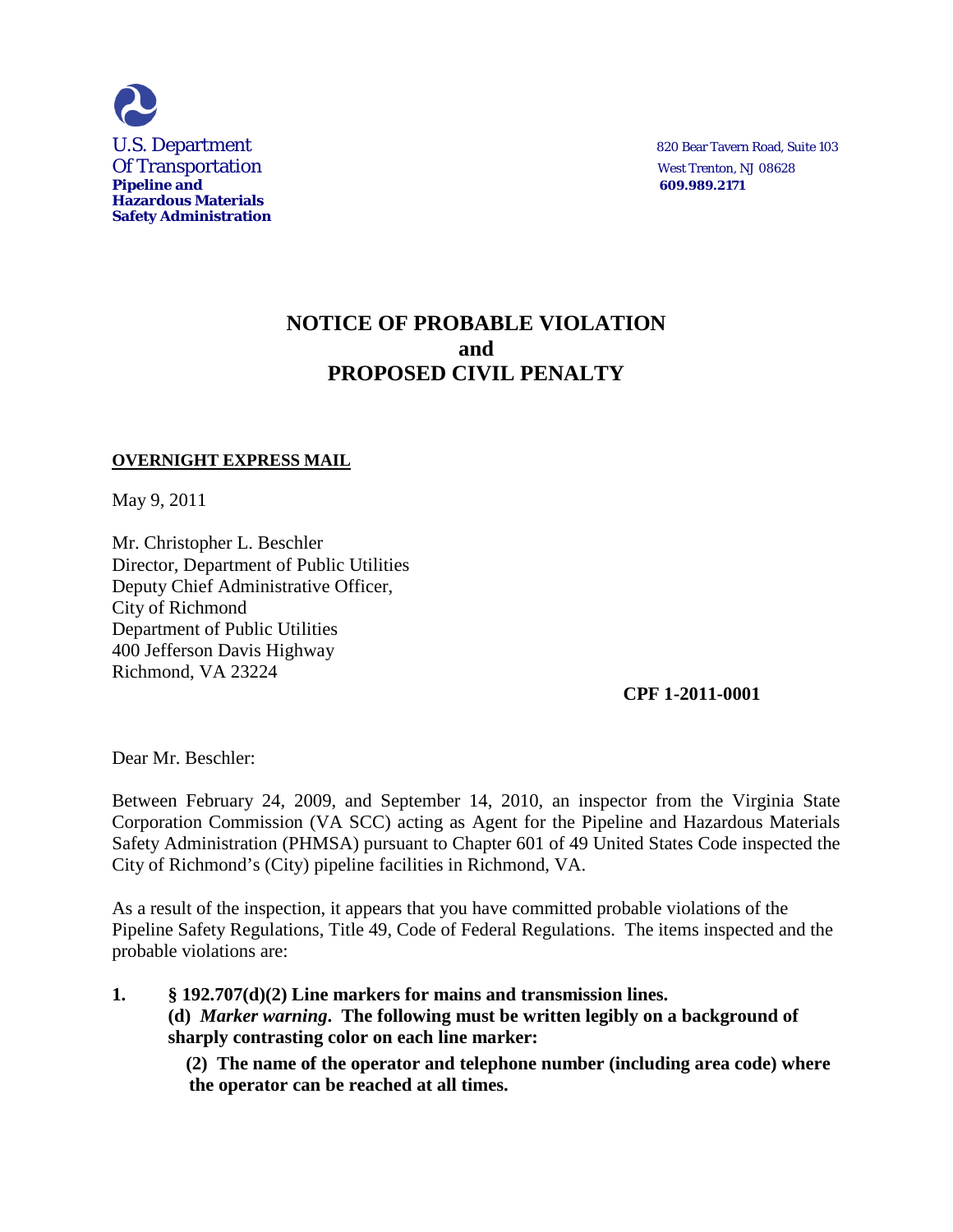The City failed to have two (2) line markers with the correct telephone number where the City can be reached at all times.

During the inspection, the VA SCC inspector dialed the telephone number that was displayed on two (2) line markers; the telephone call was never answered. The VA SCC inspector took photographs of the two (2) line markers that were located at 2109 Mandalay Drive on September 14, 2010.

Later, VA SCC inspector discovered that the telephone number displayed on the line markers was not a telephone number but a fax number. The City has since taken corrective action on those two (2) line markers.

#### **2. §192.725(b) Test requirements for reinstating service lines (a) Except as provided in paragraph (b) of this section, each disconnected service line must be tested in the same manner as a new service line, before being reinstated.**

**(b) Each service line temporarily disconnected from the main must be tested from the point of disconnection to the service line valve in the same manner as a new service line, before reconnecting. However, if provisions are made to maintain continuous service, such as by installation of a bypass, any part of the original service line used to maintain continuous service need not be tested.**

The City failed to test the service line at 5210 Sylvan Court, which was temporarily disconnected from the main, from the point of disconnection to the service line valve, in the same manner as a new service line, before reconnecting.

During the inspection, the VA SCC inspector reviewed the City's leak records. The leak record # FC03617 (5210 Sylvan Court) showed that the City's contractor, Henkels & McCoy, replaced a service line riser and then failed to perform a pressure test.

On April 23, 2009, the City revisited 5210 Sylvan Court in which the service line was disconnected at the main and then air tested, pursuant to its procedure.

# **3. §192.465(a) External corrosion control: Monitoring**

**(a) Each pipeline that is under cathodic protection must be tested at least once each calendar year, but with intervals not exceeding 15 months, to determine whether the cathodic protection meets the requirements of §192.463. However, if tests at those intervals are impractical for separately protected short sections of mains or transmission line, not in excess of 100 feet (30 meters), or separately protected service line, these pipelines may be surveyed on a sampling basis. At least 10 percent of these protected structures, distributed over the entire system must be surveyed each calendar year, with a different 10 percent checked each subsequent year, so that the entire system is tested in each 10-year period.**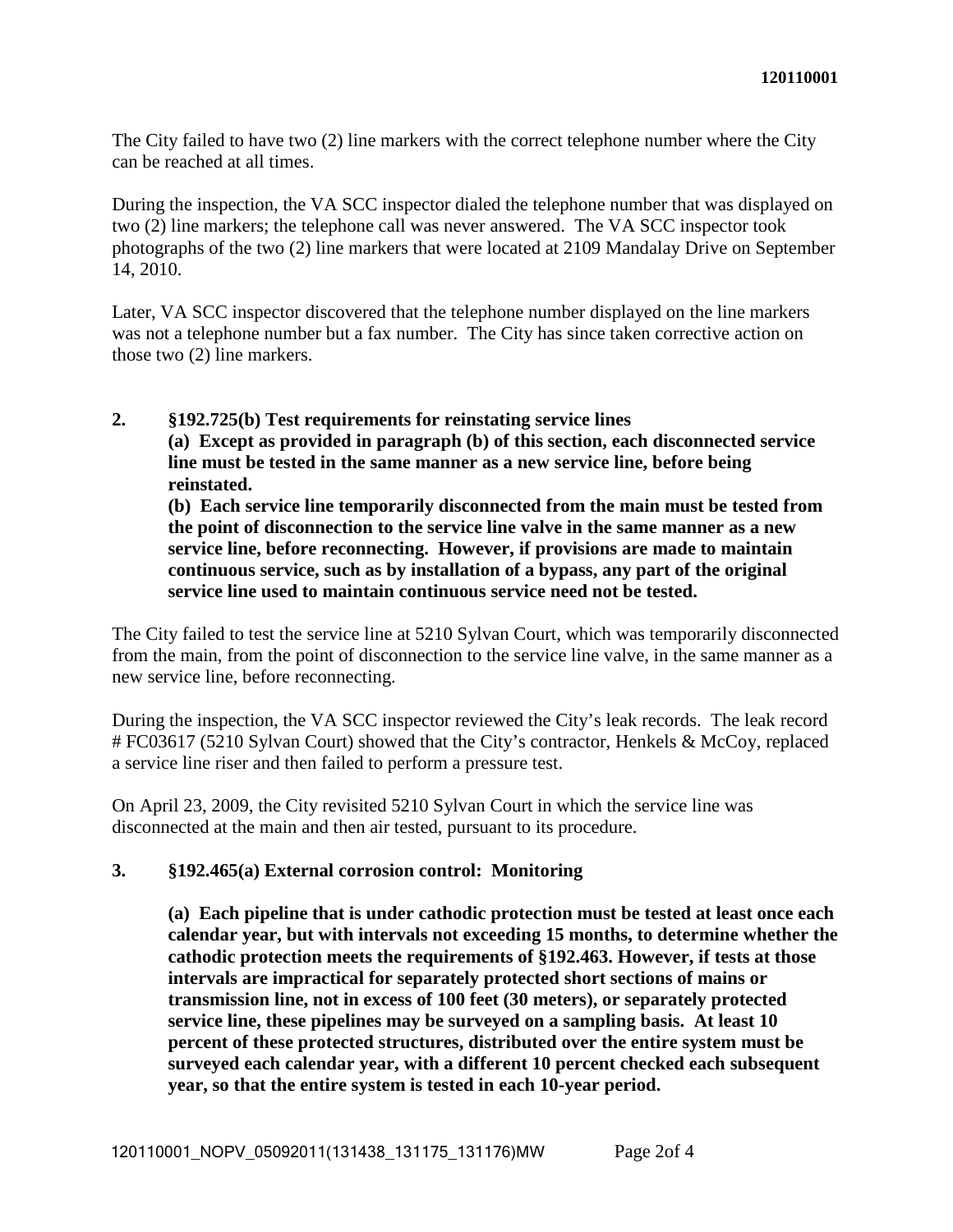The City failed to monitor separately protected short sections of main pursuant to §192.465(a). During the inspection, the VA SCC inspector reviewed the City's leak record. The leak record showed that there were leaks on steel drips. The City indicated that the steel drips were installed throughout the plastic gas system; which meant the steel drip were separately protected isolated sections of the pipeline. The City said the steel drips in the pipeline were not recognized as part of the 10% sampling requirement since their installation in 1993, and they did not perform any survey on the identified 2,406 steel drips.

In 2009, the City monitored the steel drips for adequate cathodic protection as prescribed in §192.465(a). As a result, the City discovered 206 of the 2,406 steel drips with low potential readings which have been scheduled for further protection or removal.

# **4. §192.355 (b)(2) Customer meters and regulators: Protection from damage**

# **(b) Service regulator vents and relief vents. Service regulator vents and relief vents must terminate outdoors, and the outdoor terminal must: (2) Be located at a place where gas from the vent can escape freely into the atmosphere and away from any opening into the building; and,**

The City failed to install a service regulator in a location where gas from the vent can escape freely into the atmosphere and away from any opening into the building.

At the time of the inspection, the VA SCC inspector noticed that a meter and regulator at 507 Montvale Avenue had been installed directly underneath a house window which did not ensure that the gas from the vent would escape away from an open window. The VA SCC inspector made the City aware of the meter and regulator location. As a result, the City installed additional piping to vent the regulator away from the window, and accordingly revised its Operations and Maintenance procedures to address this regulation requirement.

# Proposed Civil Penalty

Under 49 United States Code, § 60122, you are subject to a civil penalty not to exceed \$100,000 for each violation for each day the violation persists up to a maximum of \$1,000,000 for any related series of violations. The Compliance Officer has reviewed the circumstances and supporting documentation involved in the above probable violations and has recommended that you be preliminarily assessed a civil penalty of \$59,000 as follows:

| Item number | <b>PENALTY</b> |
|-------------|----------------|
|             | \$59,000       |

# Warning Items

With respect to items 1, 2, and 4, we have reviewed the circumstances and supporting documents involved in this case and have decided not to conduct additional enforcement action or penalty assessment proceedings at this time. We advise you to promptly correct these items. Be advised that failure to do so may result in The City of Richmond, VA being subject to additional enforcement action.